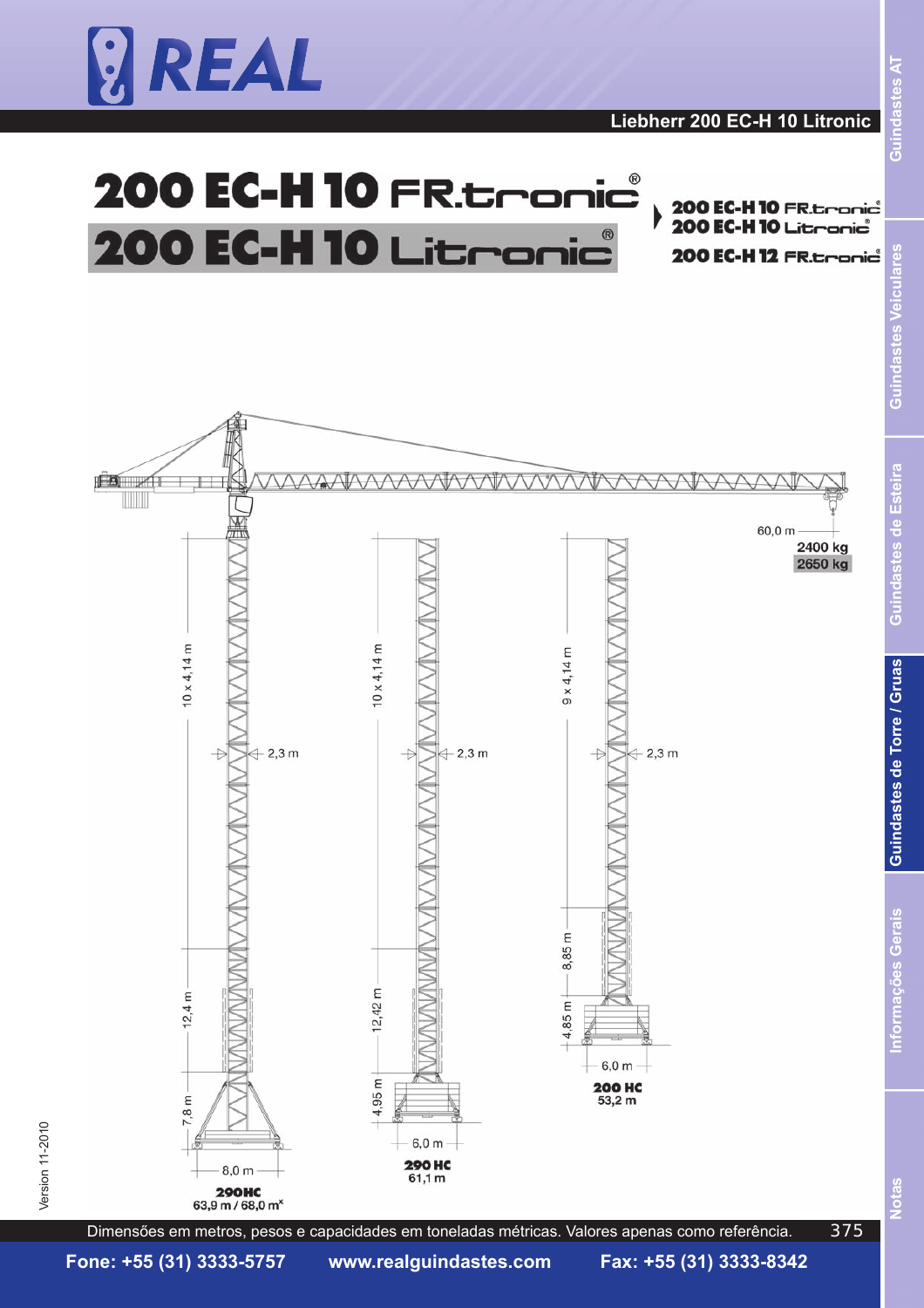# REAL

### **Liebherr 200 EC-H 10 Litronic**



Hubhöhe Hoisting height / Hauteur sous crochet / Altezza di sollevamento





376

Dimensions in meters, weights and capacities in metric tonnes. For reference only.

**Tower Cranes**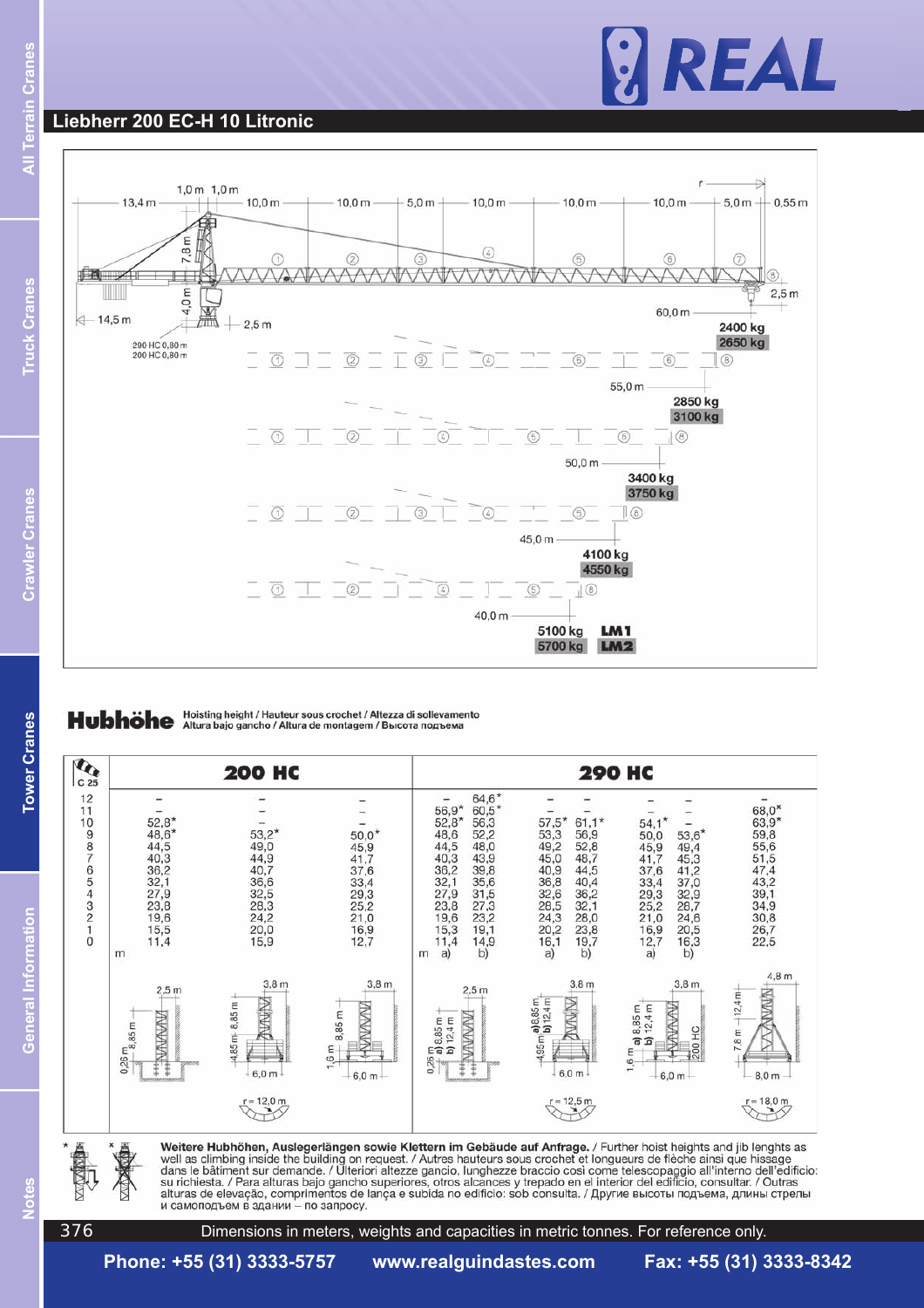# REAL

#### **Liebherr 200 EC-H 10 Litronic**

Ausladung und Tragfähigkeit Addius and capacity / Portée et charge / Sbraccio e portata



# Antriebe FR.tronic<sup>\*</sup>/Litronic<sup>\*</sup> Neccanismi/Mécanismes d'entraînement



Weitere Hublastdaten: siehe Betriebsanleitung. / Further hoist load data: see instruction manual. / Autres données de la charge de levage: voir manuel d'instruction. / Altri dati sui carichi sollevati: consultare il manuale d'istruzione. / Alturas bajo grancho superiores según manual. / Outras tabelas de carga: consultar manual de instruções. / Другие данные по весу поднимаемых грузов: см. инструкцию по эксплуатации.

Dimensőes em metros, pesos e capacidades em toneladas métricas. Valores apenas como referência. 377 **lotas**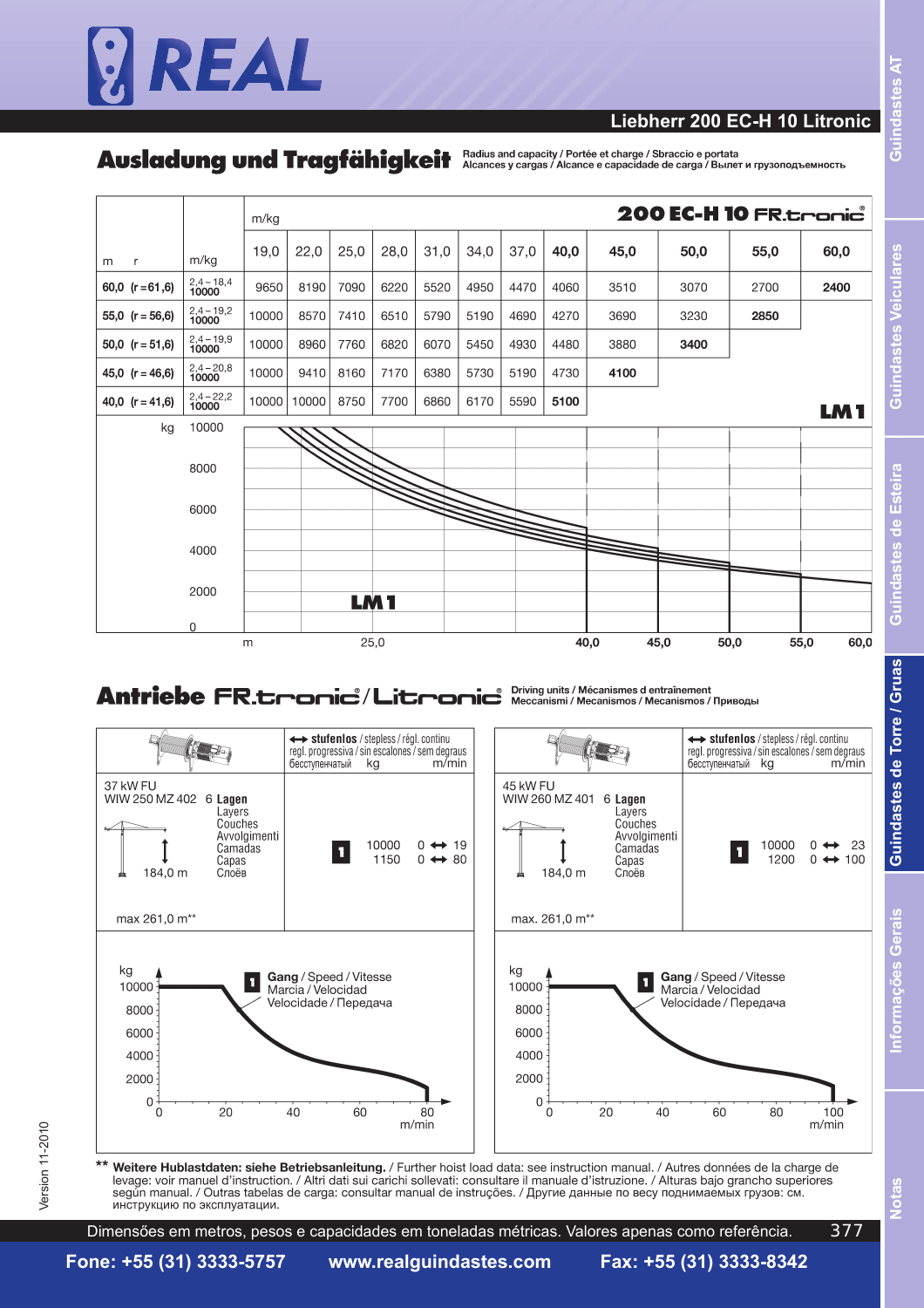

#### **Liebherr 200 EC-H 10 Litronic**

### Ausladung und Tragfähigkeit Alcances y cargas / Alcance e capacity / Portée et charge / Sbraccio e portata



### Antriebe FR.thonic<sup>\*</sup>/Litronic<sup>\*</sup> Neccanismi/Mécanismes d entraînement





Littranid: kVA reduzierbar bei zu geringer Netz-Anschluss-Leistung, siehe BAL. / kVA can be reduced in case of too little power of<br>the mains, see instruction manual. / kVA peut être réduit en cas de trop<br>faible puissance du réseau, voir manuel d'instruction. / kVA riducibili in<br>c kVA variable para potencia de red demasiado pequeña, ver Manual de<br>instrucciones. / kVA reduzível no caso de capacidade da rede elétrica muito baixa, ver manual de instruções. / Количество кВА может быть сокращено до минимальной общей потребляемой мощности, см.<br>инструкцию поэксплуатации.

al Information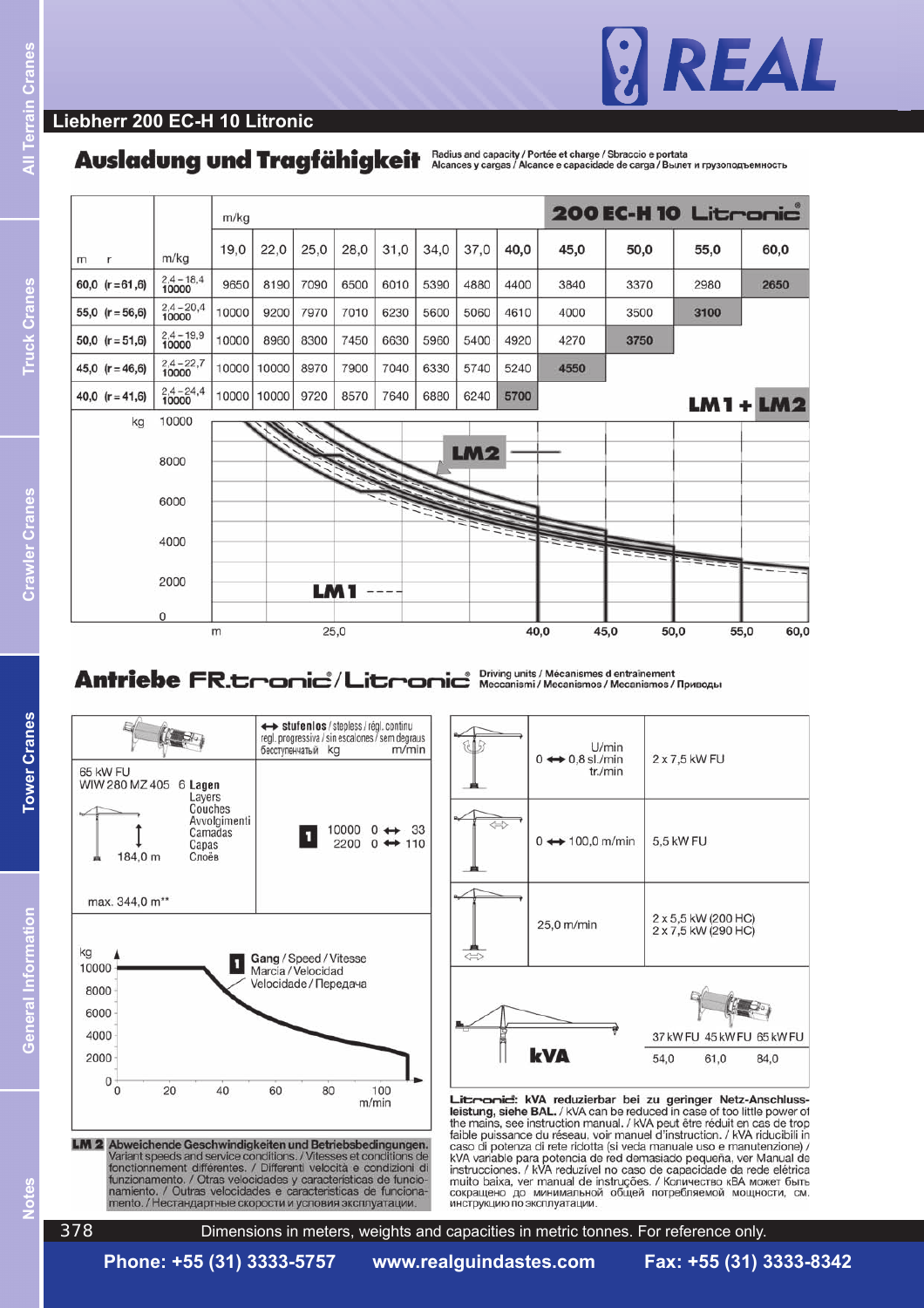# REAL

### **Liebherr 200 EC-H 10 Litronic**

# **Kolli-Liste** Packing List / Liste de colisage / Lista dei colli<br>
Lista de contenido / Lista de embalagem / Упаковочный лист

a comparato .<br>مادا مادا  $\mathcal{L}^{\mathcal{L}}$ and the

|                                                           |                                                                | Upper part of crane / Partie supérieure de grue / Parte superiore della gru<br>Kranoberteil<br>Parte superior grúa / Parte superior do guindaste / Верхняя часть крана                                                                                                                                                                                                                                        |                   |                                      |                  | L(m)                                                                                            | B (m)                                        | H(m)                                 | kg*                                        |                          |
|-----------------------------------------------------------|----------------------------------------------------------------|---------------------------------------------------------------------------------------------------------------------------------------------------------------------------------------------------------------------------------------------------------------------------------------------------------------------------------------------------------------------------------------------------------------|-------------------|--------------------------------------|------------------|-------------------------------------------------------------------------------------------------|----------------------------------------------|--------------------------------------|--------------------------------------------|--------------------------|
| Pos. Anz.<br>Item<br>Pos.<br>Ref.<br>Поз.<br>$\mathbf{1}$ | Qty.<br>Rep Ote.<br>Voce Ota.<br>Cant.<br>Cant.<br>Кол-во<br>1 | <b>Drehbühne kpl.</b> / Slewing platform cpl.<br>Ensemble mât cabine cpl. / Piattaforma<br>girevole compl. / Conjunto plataforma de giro<br>Plataforma giratória compl. / Поворотная<br>платформа в сб.                                                                                                                                                                                                       |                   |                                      | 200 HC<br>290 HC | 5,40<br>5,40                                                                                    | 2,80<br>2,80                                 | 2,64<br>2,64                         | 8400<br>8400                               |                          |
| $\overline{2}$                                            | $\mathbf{1}$                                                   | Turmspitze / Tower head section / Porte-fléche<br>Testa porta-braccio / Cabeza de torre / Cabeça<br>de apaio de lança / Оголовок башни                                                                                                                                                                                                                                                                        |                   | B                                    |                  | 7,90                                                                                            | 1,48                                         | 1,91                                 | 1900                                       |                          |
| 3                                                         | $\mathbf{1}$                                                   | Gegenausleger / Counter-jib / Contre-flèche<br>Controfreccia / Contrapluma / Contra-lança<br>Консоль противовеса                                                                                                                                                                                                                                                                                              |                   | $\overline{B}$                       |                  | 13,50                                                                                           | 2,30                                         | 0.61                                 | 3500                                       |                          |
| $\overline{4}$                                            | $\mathbf{1}$                                                   | Hubwerkseinheit / Hoist gear unit / Treuil de levage<br>Gruppo meccanismo sollevamento / Mecanismo de<br>elevación / Grupo de mecanismo elevatório / Блок<br>грузовой лебедки                                                                                                                                                                                                                                 |                   | $\mathsf B$                          |                  | 2,20                                                                                            | 2,34                                         | 1,70                                 | 2800                                       |                          |
| 5                                                         | $\mathbf{1}$                                                   | Ausleger-Anlenkstück / Jib heel section / Pied de<br>flèche / Sezione articolata braccio / Pluma tramo<br>primero / Base articulada de lança / Корневая<br>секция стрелы                                                                                                                                                                                                                                      |                   |                                      |                  | 10,21                                                                                           | 1,68                                         | 1,95                                 | $@$ 2010                                   |                          |
| 6                                                         | $\overline{4}$                                                 | Ausleger-Zwischenstück / Intermediate jib section<br>Elément intermédiaire de flèche / Sezione intermedia<br>braccio / Tramo intermedio pluma / Peça suplementar<br>da lanca / Промежуточная секция стрелы                                                                                                                                                                                                    |                   |                                      |                  | 10,30                                                                                           | 1,50                                         | 1,90                                 | 2 1320<br>4 1400<br><b>6 1100</b><br>6 710 |                          |
| 7                                                         | $\overline{c}$                                                 | Ausleger-Zwischenstück / Intermediate jib section<br>Elément intermédiaire de flèche / Sezione intermedia<br>braccio / Tramo intermedio pluma / Peça suplementar<br>da lança / Промежуточная секция стрелы                                                                                                                                                                                                    |                   |                                      |                  | 5,30                                                                                            | 1,50                                         | 1,90                                 | ☺<br>710<br>$\circledD$<br>350             |                          |
| 8                                                         | $\mathbf{1}$                                                   | Ausleger-Kopfstück / Jib head section / Pointe de<br>flèche / Punta braccio / Tramo punta de pluma<br>Cabeça de lança / Концевая секция стрелы                                                                                                                                                                                                                                                                |                   | $\mathsf B$                          |                  | 0,65                                                                                            | 1,66                                         | 2,00                                 | <b>8 170</b>                               |                          |
| 9                                                         | $\mathbf{1}$                                                   | Laufkatze und Lasthaken / Trolley and hook<br>Chariot de distribution et crochet / Carrello con<br>gancio / Carrito y gancho / Carro de ponte e<br>gancho / Грузовая тележка и грузовой крюк                                                                                                                                                                                                                  |                   |                                      |                  | 1,85                                                                                            | 1,69                                         | 1,42                                 | 950                                        |                          |
|                                                           | Turm                                                           | Tower / Mât / Torre<br>Torre / Torre / Башня                                                                                                                                                                                                                                                                                                                                                                  |                   |                                      |                  |                                                                                                 |                                              |                                      |                                            |                          |
| 10                                                        | $8 - 9$<br>$9 - 10$<br>$10 - 12$                               | Turmstück / Tower section<br>Elément de mât / Elemento di torre<br>Tramo torre / Torre / Башенная секция                                                                                                                                                                                                                                                                                                      |                   | B                                    | 200 HC<br>290 HC | 4,14<br>4,14                                                                                    | 2,30<br>2,30                                 | 2,30<br>2,30                         | 2240<br>2300                               |                          |
| 11                                                        | $\overline{1}$                                                 | Turmstück lang / Long tower section / Elément de mât<br>long / Elemento di torre, lungo / Tramo de torre largo<br>Реса de torre, comprida / Башенная секция, длинная                                                                                                                                                                                                                                          |                   | B                                    | 200 HC<br>290 HC | 12,42<br>12,42                                                                                  | 2,30<br>2,30                                 | 2,30<br>2,30                         | 5460<br>5770                               |                          |
| 12                                                        | $\overline{1}$                                                 | Grundturmstück / Base tower section / Mât<br>de base / Elemento di torre base Tramo base<br>Реса de base de torre / Секция основания                                                                                                                                                                                                                                                                          | WWW               | $\overline{B}$                       | 200 HC<br>290 HC | 8.85<br>8,85 (12,42) 2,30 (2,30)                                                                | 2,30                                         | 2,30<br>2,30(2,30)                   | 4280<br>4830 (7940)                        |                          |
|                                                           |                                                                | Climbing equipment / Equipement de télescopage / Attrezzatura per allungamento della gru<br>Klettereinrichtung<br>Equipo de trepado / Acesórios p. subida no edificio / Обойма наращивания                                                                                                                                                                                                                    |                   |                                      |                  |                                                                                                 |                                              |                                      |                                            |                          |
| 13                                                        | $\overline{1}$                                                 | Führungsstück kpl. / Guide section cpl. / Cage<br>télescopique cpl. / Gabbia de sopraelevazione compl.<br>Torre de montaje completa / Peca de quia compl.<br>Направляющая секция в сб.                                                                                                                                                                                                                        |                   | B                                    | 200 HC<br>290 HC | 8,39<br>8,39                                                                                    | 2,68<br>2,68                                 | 2,58 (3,04) 5210<br>2,58 (3,04) 5210 |                                            |                          |
| 14                                                        | $\mathbf{1}$                                                   | Hydraulikanlage, Stütz- und Klettertraverse / Hydraulic unit, supporting and<br>climbing cross members / Système hydraulique avec traverses d'appui et de<br>télescopage / Sistema idraulico, traversa di appoggio e allugamento gru<br>Sistema hidráulico con traviesa de apoyo y trepado / Instalação hidráulica,<br>tavessa de apoio e subida / Гидроагрегат, стойка-упор и траверса обоймы<br>наращивания |                   |                                      | 200 HC<br>290 HC | 2,30<br>2,30                                                                                    | 1,25<br>1,25                                 | 1,00<br>1,00                         | 1150<br>1300                               |                          |
|                                                           |                                                                | Undercarriage / Châssis / Carro<br><b>Unterwagen</b><br>Carro con mástil / Carro de guindaste / Опорная рама                                                                                                                                                                                                                                                                                                  |                   |                                      |                  |                                                                                                 |                                              |                                      |                                            |                          |
| 15                                                        | $\mathbf{2}$                                                   | Fahrschemel mit Antrieb / Rail bogie with drive<br>Bogie moteur / Telaio con gruppo propulsore<br>Caja rodillo motriz / Quadro sem grupo de propulsão<br>Подрамник с приводом                                                                                                                                                                                                                                 | Õ٥<br>$\mathsf L$ |                                      | 200 HC<br>290 HC | 1,46<br>1,63 (1,46)                                                                             | 0.84<br>0,92(0,84)                           | 0.87<br>0,95 (0,87) 1690             | 920                                        | (920)                    |
| 16                                                        | $\overline{c}$                                                 | Fahrschemel ohne Antrieb / Rail bogie without drive<br>Bogie fou / Telaio senza gruppo propulsore / Caja<br>rodillo conducido / Quadro com grupo de propulsão<br>Подрамник без привода                                                                                                                                                                                                                        | ಂ<br>$\mathsf{L}$ |                                      | 200 HC<br>290 HC | 1,15<br>1,37(1,15)                                                                              | 0,60<br>0,62(0,60)                           | 0,87<br>0,95 (0,87) 1340             | 880                                        | (880)                    |
| 17                                                        | $\mathbf{1}$                                                   | Tragholm lang / Long support arm / Longeron long<br>Longherone lungo / Brazo soporte largo / Travessa<br>comprida / Несущая балка, длинная                                                                                                                                                                                                                                                                    |                   |                                      | 200 HC<br>290 HC | 9,10<br>9,10 (11,95) 0,80 (0,82)                                                                | 0,82                                         | 0,74<br>0,80(0,80)                   | 1350<br>1650 (2200)                        |                          |
| 18                                                        | $\overline{c}$                                                 | Tragholm kurz / Short support arm / Longeron court<br>Longherone corto / Brazo soporte corto / Travessa<br>curta / Несущая балка, короткая                                                                                                                                                                                                                                                                    |                   | 'n                                   | 200 HC<br>290 HC | 4,41<br>4,45 (5,58)                                                                             | 0,62<br>0,77(0,65)                           | 0,71<br>0,77(0,77)                   | 615                                        | 850 (1035)               |
| 19                                                        | $2 + 2$                                                        | Randträger / Border support / Traverse<br>Supporti base / Traviesa / Apoio de bordo<br>Стяжная балка                                                                                                                                                                                                                                                                                                          |                   | $\overline{\mathbb{F}}^{\mathbb{H}}$ | 200 HC<br>290 HC | $5,48 - 5,46$<br>$5,46 - 5,40$<br>$(7,52 - 7,46)$ $(0,10 - 0,17)$ $(0,10 - 0,38)$ $(183 - 460)$ | $0,11 - 0,17$<br>$0,11 - 0,18$ $0,16 - 0,38$ | $0,16 - 0,38$                        |                                            | $60 - 230$<br>$95 - 270$ |
|                                                           |                                                                | Stützholm / Support strut / Hauban de châssis                                                                                                                                                                                                                                                                                                                                                                 |                   |                                      |                  |                                                                                                 |                                              |                                      |                                            |                          |

**Fone: +55 (31) 3333-5757 www.realguindastes.com Fax: +55 (31) 3333-8342**

Guindastes AT

**Guindastes Veiculares** 

Votas